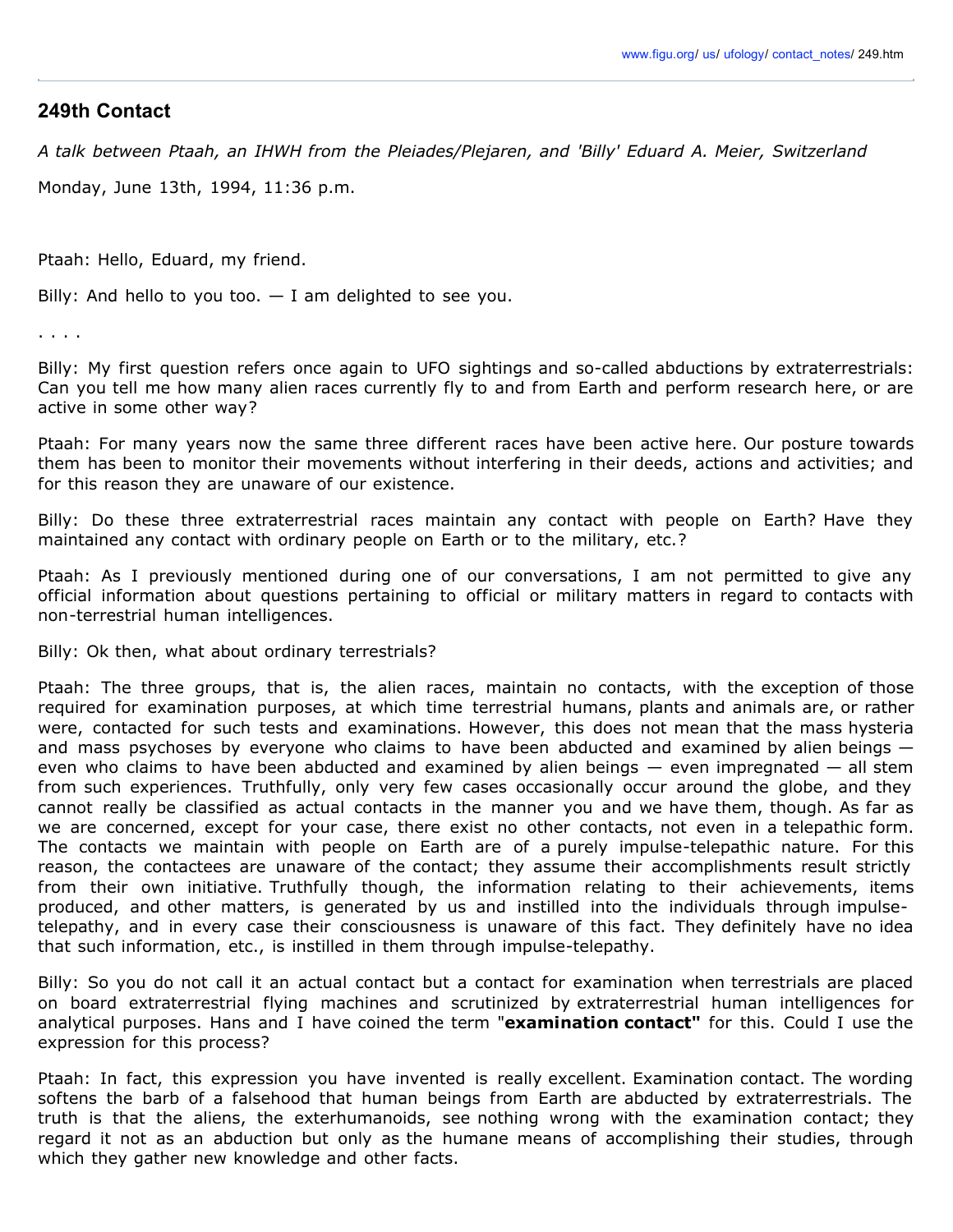Billy: What about those repeated UFO sightings all over the world. They cannot all be real, can they?

Ptaah: That is correct, but we have discussed this situation many times previously. Only a small percentage are actual sightings; the remainder are based on sensory deception, charlatanry, fraud, lies, and deceit, to name but a few.

Billy: What is behind this: Quetzal and Semjase explained to me once that Dan Fry, an American, actually did have contact with extraterrestrials. He is said to have taken photos as well, but he later destroyed them; somebody made forgeries of them and attributed them to Fry. This is supposed to be the reason why none of Dan Fry's real photos of alien flying objects exist any longer. Even the story about the origin of the extraterrestrials and their accounts was apparently thoroughly distorted. This is what Quetzal told me, but it never appeared in any contact report.

Ptaah: That is exactly what happened.

Billy: Well then, here's something regarding the pyramids: Someone who sells pyramids telephoned me recently. Of course I did not give him any details because of his line of work. But I also did not provide any details because pyramids are not as harmless as people on Earth generally think. It is a fact that copper is the only material which must be used for the meditation pyramids, because copper is capable of conducting electric energy, and does not generate those forces inside the pyramid that are dangerous, possibly even fatal, to human beings the way non-conductive materials do. Pyramids made from non-conductive material such as stone, man-made materials, glass, crystal and similar ones, all have a propensity within their interior that causes, at the correct location, cell tissue and other things to mummify and utensil cutting blades to change; living beings are killed by powerful forces that collect at the correct point due to the pyramid's shape. These powerful forces influence, change or kill anything located there. This does not happen with a conductive copper pyramid though. Depending on certain conditions, such as measurements, antenna and elevation, etc., some totally different, energizing forces develop within a copper pyramid. These forces then deflect the oscillations that strike the pyramid from the outside and develop into fatal forces. In order for this to happen, though, the copper pyramid must be completely enclosed and secured all the way around. For some time now a pyramid boom has been occurring in many countries and many types and sizes of pyramids are sold commercially. Isn't there a risk that dangerous things could result?

Ptaah: The things you mention have taken place for many years, so they are not just now beginning to occur. However, all the people who are, or were, harmed by such pyramids are not currently, nor will they ever be, aware that their ailments were caused by pyramids made from non-conductive materials. Pyramids are truly not as harmless as people on Earth assume.

Billy: This is probably a problem that will continue to spread.

Ptaah: Yes, it probably will.

Billy: Here now is something personal: Basically, I wrote the instructions for meditation after I had learned them from Sfath and Asket. But even at a young age I wrote about meditation before I put everything into a final format and published it during the 70s. And it is exactly for these instructions to meditation, or the meditation book, respectively, that I was accused twice already of plagiarizing my written material from another book.

Ptaah: I am familiar with this absurd claim. The title of the book, which you are accused of plagiarizing, is Spiritual Training Through Attentiveness. You should not concern yourself with this preposterous defamation, for none of its points is based upon the truth, as you very well know. The truth is that Sfath, and you may not remember this anymore, had translated the Satipatthäna method into German for you from various Pali and Sanskrit texts; and Asket did the same in 1954. It is for this reason that you had in your possession two almost identical translations. In 1948, as an 11-year old boy in the fourth grade, you produced a dictated manuscript of 83 handwritten pages from Sfath's translation under the guidance of your teacher, Mr. Lehmann. This manuscript was done so well that your teacher mimeographed 200 copies and mailed them to several people; among them was Rahat Sanghanan, a monk, whom you met much later on in your life with Asket's help. He instructed you in a variety of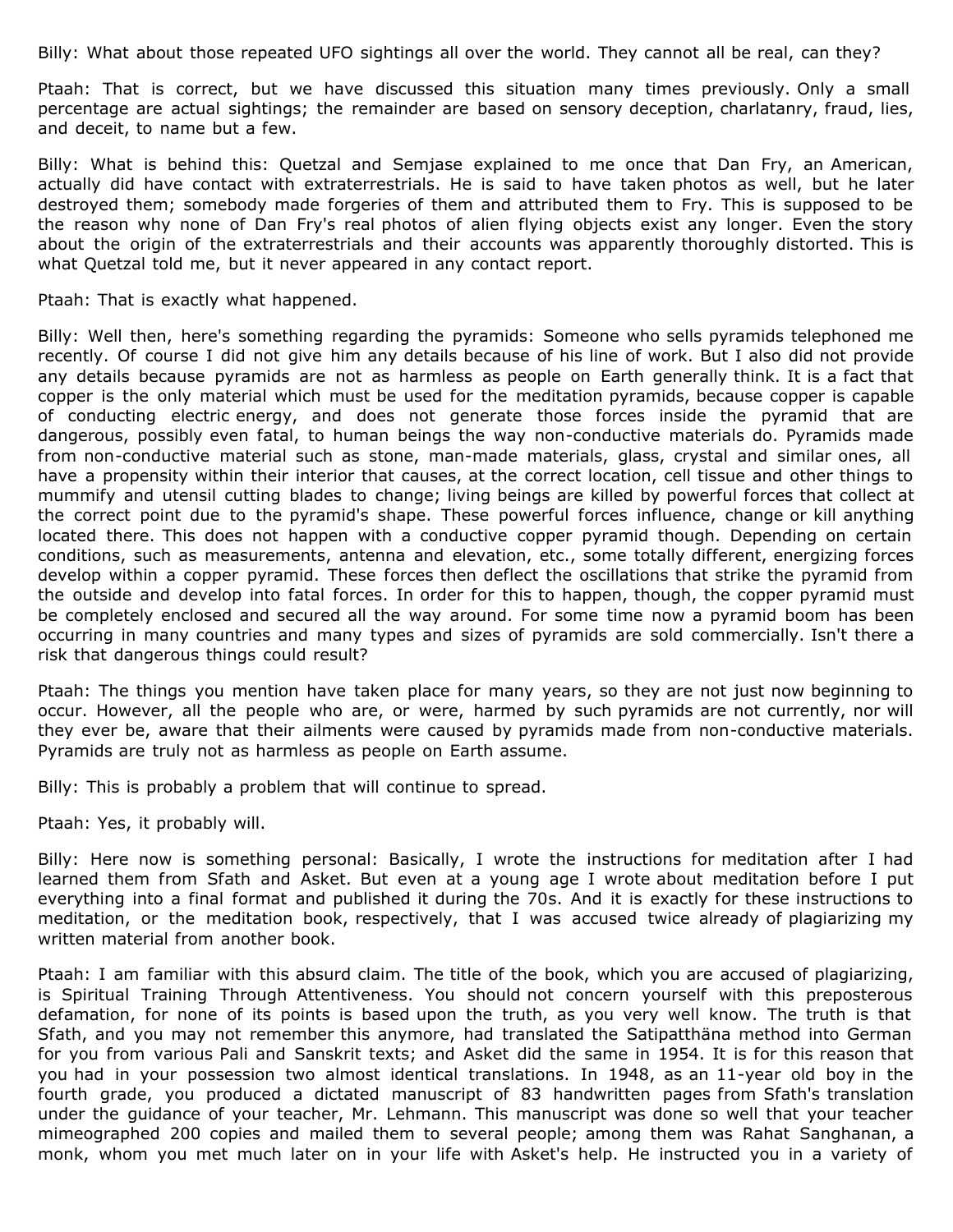subjects. His name as monk was Maha Chohan, which means the "Great Master". He, in turn, was the person responsible for producing several copies of your manuscript during that same year, 1948, and sent them to several of his peers. This resulted in the first printed version. In 1954 Asket provided you with a new translation, which you used to revise and produce your previous text on meditation. Together with Asket, when she brought you to him, you offered your new version that same year to monk Rahat Sanghanan. Sanghanan deemed your work excellent, and again he made some copies of it and mailed them to his peers. Together with Swami Dharmawara, who is called Ananda Mahatma ("happy great soul"), you revised your work once again during a 3-month period in 1964, while staying in India at the Ashoka Ashram in Mehrauli. Swami Ramana Sarma translated it into English and had it printed up. Then he disseminated 2600 copies of this text; 2100 copies more than the monk Rahat Sanghanan previously printed in 1948. Therefore, from the time you initially produced your first work on meditation in 1948, your material provided the basis for many other books on meditation, but their individual authors were never mentioned, and no clarification was ever made that these sundry other works stemmed from your initial material. On the contrary, the individual authors always asserted that they had been the producers of these texts or books. Indeed, they even claimed they were the translators of the original text in the Pali and Sanskrit languages, although it really originated through Sfath and Asket's effort. Several individuals who claim to be authors speak neither Pali nor Sanskrit.

Billy: What about the individual who wrote the book you mentioned earlier? Where did that person get the information on the instructions to meditation I had written?

Ptaah: You mean the Buddhist monk Nyanaponika. — He obtained his wisdom about meditation from your initial text just as several others did. Furthermore, he and various other individuals also had access to Sfath and Asket's translations.

Billy: Yes, now that you mention all of these things I remember how everything happened during my school years. But it wasn't a dictation manuscript I had produced originally. It was an essay, from which Mr. Lehmann generated a much shorter dictation version for the whole class. It was my essay he copied and mailed out. The wise old man in India, Maha Chohan or, rather, Rahat Sanganan, did not receive this essay directly from teacher Lehmann, but from some monastery bigwig my teacher Lehmann knew and to whom he sent my text.

Ptaah: That may well be so, if you . . . .

Billy: Maha Chohan told me so himself.

Ptaah: Then it is correct.

Billy: I have a question here regarding BSE, the cattle madness, as this disease is called here in Switzerland. You explained once that basically sheep triggered this epidemic and then it was transmitted to cattle. This epidemic apparently can be transmitted to human beings along with all mammals.

Ptaah: This is correct.

Billy: With human beings it manifests itself as the so-called Kuru, which is called this way by the cannibals in Papua New Guinea, for instance, who devour their own kind and then become infected by their victims, provided they were previously infected with the disease. In other parts of the world this cattle madness epidemic is called Creutzfeldt-Jakob-Syndrome if humans are afflicted by it. But in spite of these facts physicians, veterinarians, politicians and others in charge, are still vehemently denying that this BSE epidemic, rather cattle madness, or scrapie as it is called with sheep, can be transmitted to human beings. They also deny that the epidemic can be transmitted to other mammals. This contradicts your explanations. What is the name of the other syndrome if other mammals are infected by it? I have forgotten the term.

Ptaah: You are talking about the Gerstmann-Sträussler-Syndrome. Every mammalian life form can be infected by it, and its source is scrapie or BSE, respectively. The epidemic can be either hereditary or transmitted through bloody saliva in the same way AIDS is transmitted, and through specific external contacts with items such as feces, blood and meat, as well as the ingestion of infected meat, etc. Whoever claims or questions that contamination from the BSE epidemic, i.e., the Creutzfeld-Jakob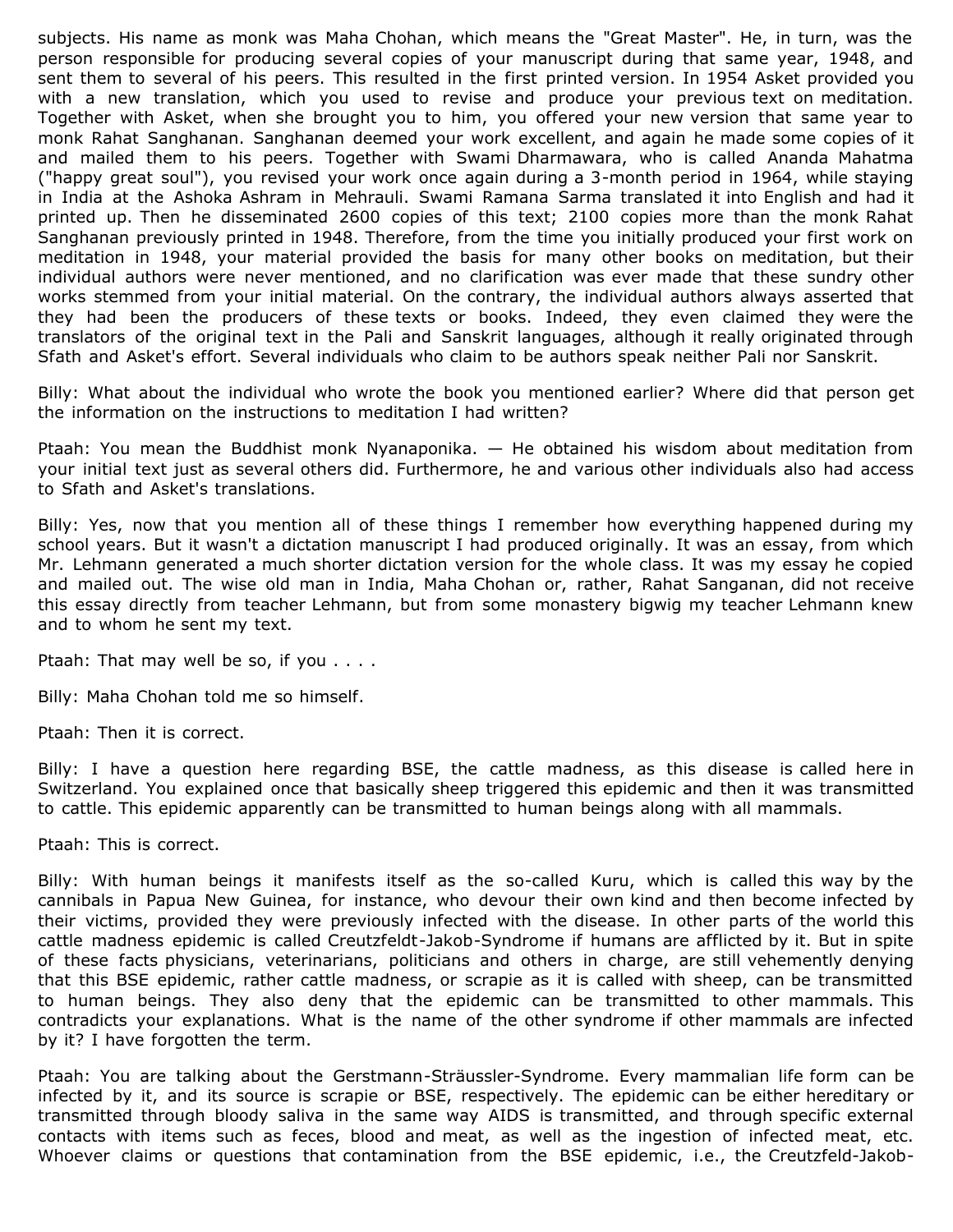Syndrome and Kuru, cannot be transmitted to humans, and that the Gerstmann-Sträussler-Syndrome cannot be traced back to BSE and scrapie with mammals, must be considered an irresponsible criminal and villain with contempt for human beings. We have 100 percent proof and absolute certainty, beyond the shadow of a doubt, that the correlations and causes of the disease are based on the data about which I have just informed you. It is also worth mentioning that BSE pathogens cannot be destroyed simply by cooking the meat and other items, or by producing meatmeal. They can only be destroyed by high temperatures, as high as 700°C (1228°F), and possibly even up to 1000°C (1768°F), for previously mutated pathogens that have existed for some time now. The incubation period for the disease also varies and must be determined by the life form's resistance to it. This may vary from 3 months to 40 years, even 50. The higher the evolution of the life form, the longer the incubation period. Therefore, with human beings it can range from 40 to 50 years.

Billy: Could you possibly tell me the number of human beings on Earth who are already sick with this disease?

Ptaah: We were unable to determine this. For this reason, we must rely on estimates regarding some tens of thousands of infected people. Many of them will never become victims of the epidemic for they will die before they reach this point.

Billy: So they can consider themselves very lucky.

. . . .

Billy: Okay — forget the question. I have another one about overpopulation: Isn't it conceivable that life itself is beginning to fight back because of the rising and spreading overpopulation, and that life will increasingly generate more epidemics and diseases to combat the escalating overpopulation? Isn't it true that the excessive proliferation by human beings makes their bodies and organs, as well as their entire immune system increasingly more vulnerable, feeble and deficient. The same even holds true for Man's consciousness. It follows then that allergies must grow in variety and frequency, with world pollution also playing a major role. Human beings are ever more lackadaisical and feeble in their responsibility, which extends all the way to total irresponsibility. This manifests itself also in the fact that criminals of all types are judged more falsely humane and are given more lenient punishment they are often even allowed to go free. The thinking about and the search for the meaning of life is increasingly influenced by sectarian and religious idiots, abetting the expansion of sectarian fanaticism and total alienation to the world around us, etc., etc. Must this not result in nature and life ultimately raising a counterattack, that is, through epidemics and catastrophes of the elements, so that human beings are eradicated by the hundreds, possibly even billions? I still can remember that Quetzal and Semjase also spoke of something similar that once took place on other planets in former times.

Ptaah: That is correct: When humans on a planet proliferate excessively, nature and life autonomously interfere, which leads to the forced curbing of surplus life forms. Such a curbing and elimination of excess life forms, in this case human beings, ensues first and foremost through epidemics. However, the same thing also happens because life forms, human beings once again, become frail, if not to say incapable of living, due to their bodies, organs and immune system becoming then too weak. Furthermore, nature and life also retaliate against excesses in human beings through catastrophes by way of the elements of nature, and other things.

. . . . .

Billy: But for the time being this madness the earthlings have incited will continue. If I only think of television, radio and the press that actually foster all ills by glorifying brutality and similar things through movies, books, the theater and the like. I would like to even include news reports and other sensationalistic broadcasts. The more the press, television and radio report on atrocities such as bloodshed and murder, assassinations, mass murders, torture, sectarian degeneration, wars, revolutions, rapes, drug addiction, alcoholism, addiction to legal drugs, capital crime, racism and xenophobia, extremism, neo-nazism, the Ku-Klux-Klan, capital punishment, etc., etc., the more copycats will appear. They will model their own actions after these reports and events. Television, radio, newspaper reports, etc., which portray such degenerate events and acts, have the same effect as when somebody pours or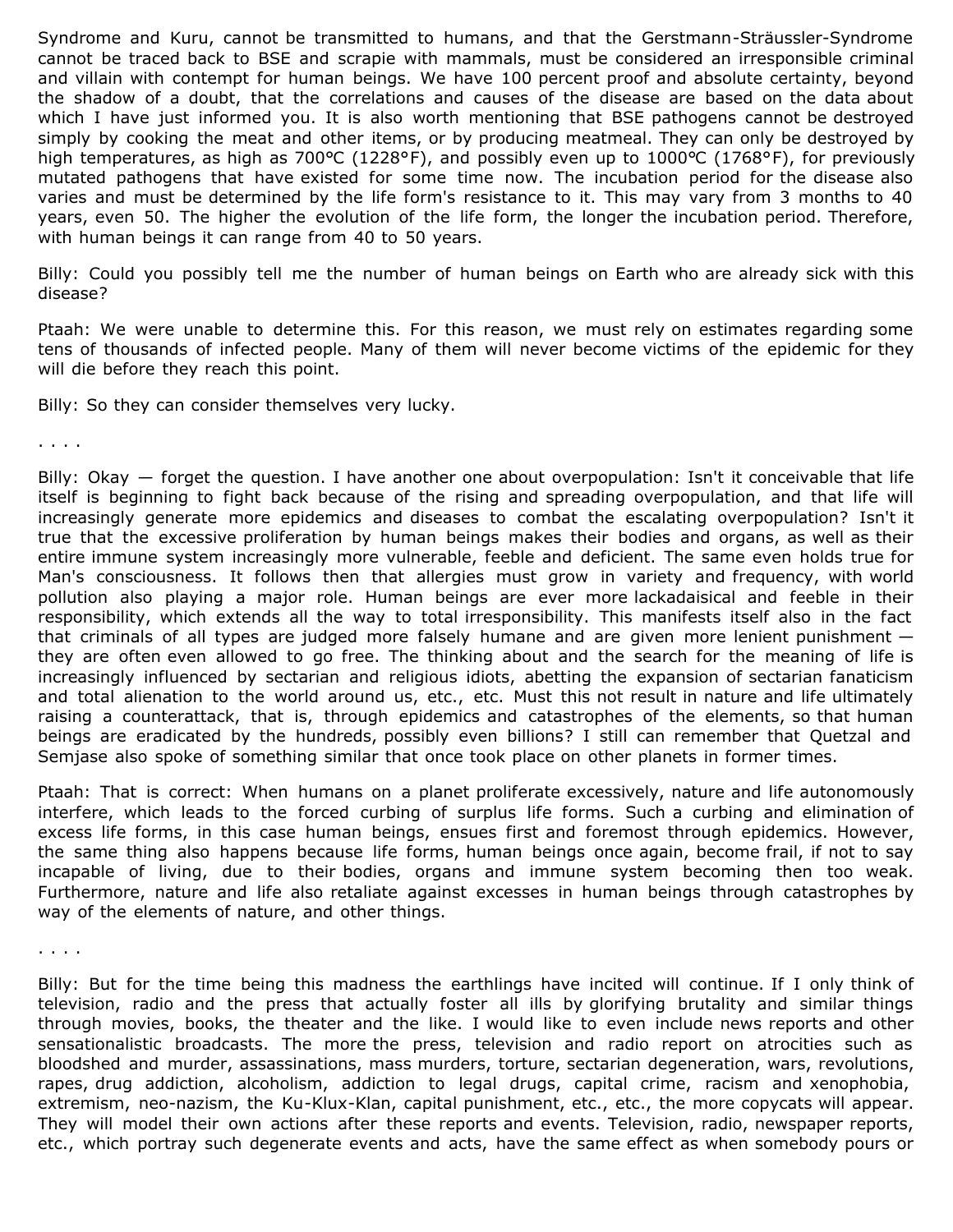dumps gasoline or explosives into a fire: The fire either bursts into gigantic flames or a monumental explosion ensues. The press, television and radio reports are produced solely for the sake of sensationalism. They should be prohibited  $-$  freedom of the press or not. In all cases such sensational reports are only a license to use force, crime, contempt and many similar exploits against humanity. This also holds true for the so-called anti-war films and the endless repetitions of movies, books on non-fiction reports on the grisly events of World War II. These movies and books actually achieve the exact opposite response as that which they propagate. Instead of pondering and creating more peace, such films, books and similar items make human beings more aggressive through all of this continuous nonsense. They merely escalate the ills even further and with them the lust for rebellious behavior, the lust and intentions for killing, bloodshed and murder, torture, abuse, unmerciful force, crime, hatred, slave-trade, slavery, prostitution, abuse and murder of children, contempt for humanity, greed, envy, rape, sexual degeneration, evolution destruction, destruction of life, extermination, pain and sorrow, as well as all other atrocious ills  $-$  just as it was depicted in the movies or books, newspapers and periodicals, and in the manner it was described on radio, in movies or in the theater. All of this is even further escalated through movies on violence and horror to which many people become addicted. Their intelligence is not adequate enough to recognize that the rubbish and incredible danger of human brutalization and imbecility of the consciousness are the basis for all of this violence. It is endured, indeed, oftentimes even sanctioned, by those people of responsible positions in all governments, because they are too blind, stupid, uneducated and illogical if not to say moronic. For this reason they do not see and recognize the truth and resulting effects they bring about. Also, they foster all agony, pain and sorrow by diverting subsidies from tax monies for artists in the film, book and art industry, who frequently glorify brutality and every human excess ranging all the way to total contempt for humanity and destruction of life through their dubious and atrocious, nonsensical productions — which are always under the guise that their works are supposedly directed against destruction, degeneration and annihilation.

Ptaah: I can only say that, without a doubt, your words present the full truth and the reality of the situation.

Billy: Thanks again. — What do you think of this: Because of overpopulation, which is rampant on Earth now, there also exists rampant cruelty to animals that is especially caused by animal factories, animal transports and animal slaughters. In these factories the animals are brutally force-fed and kept under conditions that defy description. Just as with the transportation of animals, they suffer unbelievable torment, injuries and a horrible death, and their psyche is completely destroyed. Some people actually reject the idea that animals possess a psyche, although the opposite is the case. Even in the slaughtering process animals must suffer the pains of hell. This occurs daily to countless millions of animals such as pigs, chickens, geese, rabbits, various types of cattle, horses, donkeys, sheep, goats, turkeys and camels; indeed, even to crocodiles, turtles, birds, ostriches, kangaroos, fish and crustaceans, etc., etc. The steadily escalating human overpopulation continues to increase the need for animal meat products that will continue to escalate ad infinitum. The oceans will be depleted of fish and one species after another will become extinct. Arable land will be increasingly destroyed, therefore, and forests cut down and razed as well; the environment and nature will be destroyed while the Earth's resources will be totally exploited; faunal life will be abused, mistreated, tortured and annihilated. This is a unequaled, monstrous condition. One could wheep thinking about what will happen. And all this is the result of the criminal increase in earthlings' procreation, and the fostering of their terrestrial population to the point where suffering, misery and excesses of every type generate screaming contempt against humanity and life.

Ptaah: Of course, your every word is correct and, naturally, I agree with your opinions, for they are based on actual facts.

Billy: Isn't it true also that the closer people live together in villages and cities, the more susceptible to diseases they become because of overpopulation? Isn't it true that they have increasingly less resistance to disease and that, at the same time, they become more and more insensitive and uncaring toward each other, their total surroundings, life and nature?

Ptaah: This is also true.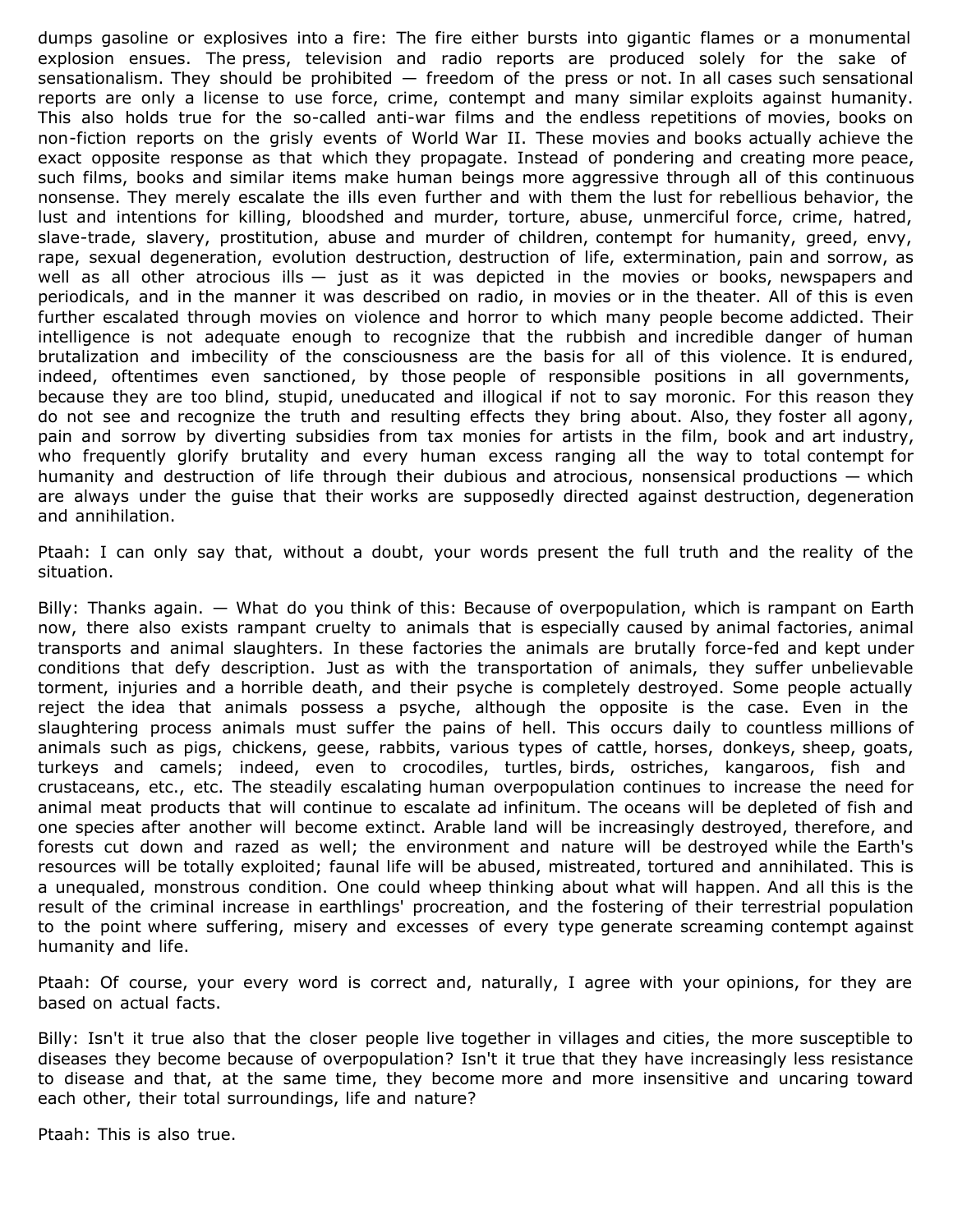Billy: Naturally  $-$  it couldn't be any other way. What do you think of this, or what is behind it: In America, where else, there is a young woman running around who claims to be Venusian, a woman from planet Venus, where people live under domes.

Ptaah: We are well aware of this person with the name Omnec Onec, as she calls herself. Her claims are utter nonsense, of course, and merely fraudulent, if not to say hallucinatory, schemes.

Billy: Exactly, that is what the lady calls herself, Omnec Onec. She is a crazy woman who lies and cheats and defrauds her gullible, foolish followers every chance she gets.

Ptaah: Indeed.

Billy: One more time, I have something regarding overpopulation. It is just a statement that must be finally mentioned aloud: Through the continuous growth of mankind's population, increasingly more arable land worldwide is built upon. This means that more and more open country disappears and is destroyed and, inevitably, along with it the roaming grounds of wild animals.

Ptaah: Precisely.

Billy: Tell me something, my friend, is it possible that a radio wristwatch can generate disorders? I have such a wristwatch as you know, and I wore it continuously up until 2 months ago. Once I started wearing this timepiece, I regularly had such strong pains in the back of my hand that I could no longer even write. Two months ago these pains even radiated up my entire lower and upper arm, into the shoulder and the throat right behind the right ear, where it caused headaches as well. Although I faithfully applied and massaged medications against rheumatism, the pains remained and even got worse from day to day. Then, as I began pondering the cause for these pains, which obviously were due to an inflammation, it suddenly hit me that perhaps my radio wristwatch was the cause of it all  $$ because of the radio waves. What do you make of this?

Ptaah: I am certain that your thoughts led you to the correct conclusion. All devices dependent upon radio waves which are worn near, or on, the body are extremely harmful to a person's health. Under certain circumstances they can even be destructive to the body or its organs, indeed dangerous to the person's life. Even a radio wristwatch is sufficient to cause this harm, as you yourself have experienced. Such time pieces, or telephones and cordless radio systems, are not advisable; in fact they are very dangerous if not secured and screened to the point where the radio waves cannot harm the human body. Radio waves are electro-magnetic waves, or rather electro-magnetic oscillations, that are dangerous to all life should they strike it at too high a rate. This danger applies not only to radio waves, but also to high tension wires, electric generators and transformers. The physical harm caused by such waves, or rather oscillations that manifest themselves with Man and animal, can be of a purely physical or conscious nature. Anything, from eczemas and allergies to cancer, destruction of the psyche and total imbecility, is possible. Furthermore, all species of plants, insects and micro organisms right down to microbes and others are affected by disease and destruction if they are subjected to the aforementioned conditions. Some degree of damage is sustained in every case, although it may not always be immediately recognized. The genuine cause of such health damage, as a rule, is not recognized and, therefore, is attributed to other, unrelated causes. However, prior to any damage becoming apparent, and due to these dangerous electro-magnetic influences, a person's magnetic sense of orientation is upset and possibly even destroyed soon after. This magnetic sense, inherent to human beings, animals and insects, has already been largely destroyed within Man on Earth. For decades now he has been under the steady, greatly enhanced influence of artificial electro-magnetic waves, or rather oscillations, which greatly exceed the normal, planet-related measurements and are generated by Man's own thoughtlessness. As a consequence, he is now, and has been for some time, incapable of applying and relying on his magnetic sense. Hence, he can no longer recognize, grasp and perceive many items and events in nature in the manner that animals are able to, although their magnetic sense is increasingly harmed also through the irresponsibility of mankind on Earth. Birds and animals, for instance, are guided by their magnetic sense during their annual migrations or flights from one region to another when they frequently traverse many thousands of kilometers. The longer they are exposed to this electromagnetism, the more the magnetic sense of orientation of these migratory animals and birds is upset and causes their death for many of them. Whales, for instance, lose their orientation and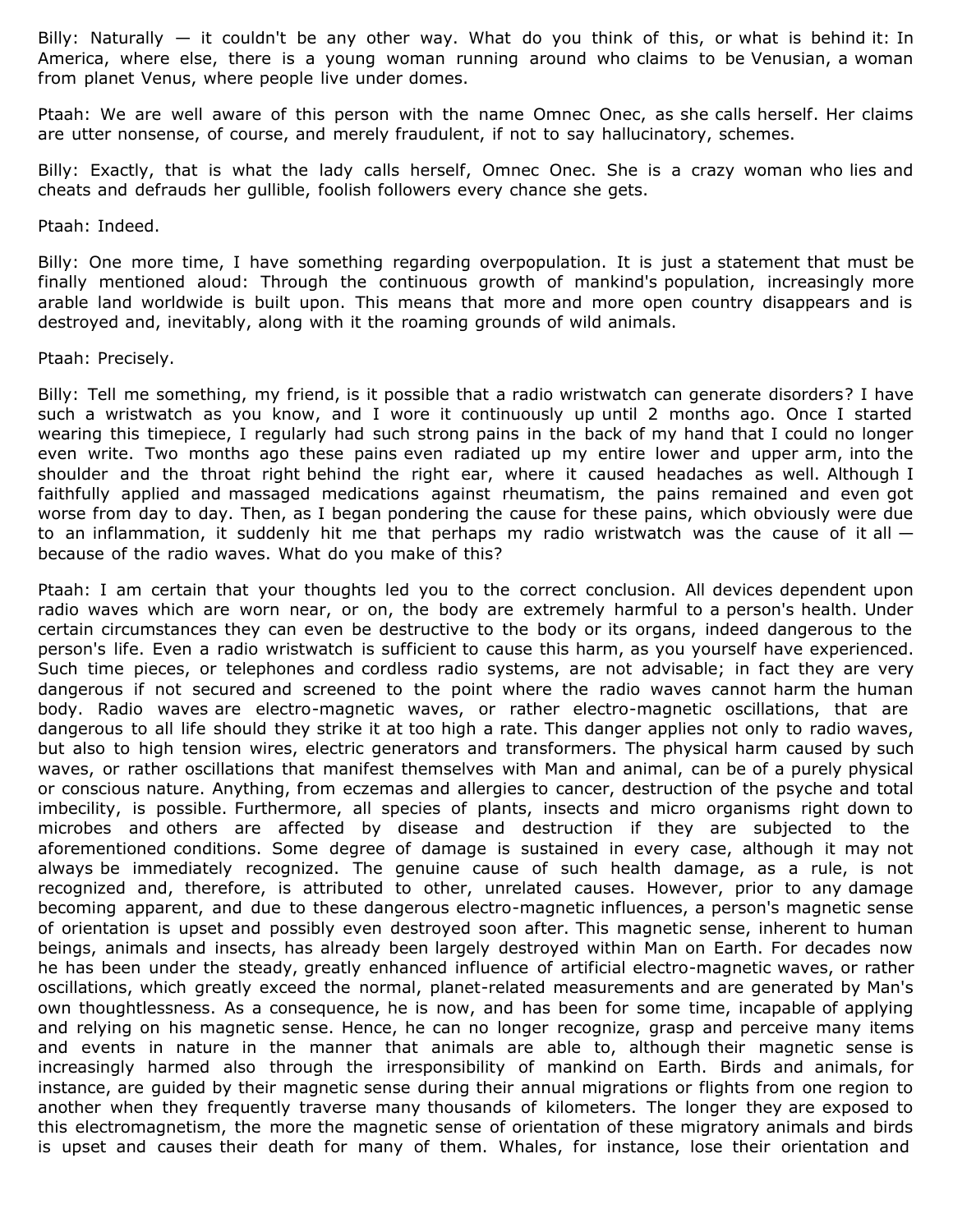become stranded somewhere on river banks or in the rivers, where they die a terrible death; a situation that is increasingly becoming more common even for other aquatic wildlife forms. With increasing frequency, herds of many wild animals are losing their sense of orientation because their magnetic sense is upset. This causes them to flee and plunge, panic-stricken, over cliffs and crevasses to their death, etc. Thunderstorms, earthquakes, volcanic eruptions, as well as other great calamities of nature's elements also produce increased magnetic waves or oscillations. Animals and birds sense these increased electro-magnetic oscillations and behave accordingly. They flee or seek sanctuary elsewhere. The same also applies to Man, and will continue to, for as long as his magnetic sense is unimpaired. Unfortunately, terrestrial Man lost the use of this capability a long time ago. The loss can be traced back to his spinelessness, which began very early in his development and continues to advance even now, for he increasingly withdraws from a coexistence with nature and Creation's laws and directives. As a result, he continues to unlearn many of the things he previously learned.

Billy: But how can this be reconciled with the technological and medical progress human beings are making? I am speaking here of genetic technology, for instance, as well as genetic therapy, genetic medicine, genetic adjustments and genetic manipulations and so forth. As part of this progress, I would include also the creation of a bionic man, clones and human-genetic modifications, even though many of these items are still in their early stages of development.

Ptaah: An immutable law states that progress cannot be stopped regardless of all the degeneration and destruction. At some point along the way, stagnation will occur; but progress will continue until that time and then taper off very slowly.

Billy: Yet all of the things I mentioned before will continue to be developed or may be even newly discovered and augmented until perfection, so to speak, or the highest possible status has been achieved. This will occur in spite of all obstructions and bans, concerns and the screeching of some individuals who wish to obstruct progress, particularly however the sectarians and government agencies. According to them, all of this is against nature and all ethics, and it is blasphemous beyond compare which is total nonsense, of course. In my opinion, and judging from everything I have learned from you people, the entire development related to genetic sciences, gene manipulation, genetic modifications, genetic interference, genetic transformations, genetic medicine, gene technology as a whole, cannot be stopped. After all, it is an inevitable result of evolution. Therefore, the whole genetic technology will make its breakthrough in spite of some opposition. In fact, for the time being, breakthroughs won't be repressed in any sector of life, even though, some day, it may come into play. In the future, Man will create genetically manipulated clones and artificial humans, such as androids, who will be equipped with a half-machine, half-bionic body and an artificial, biological brain. This will be done in the same way that human beings are genetically modified. Doubtless to say, humans will soon live very much longer, possibly even for centuries, through genetic manipulations and influences. Likewise, genetic modifications will be performed on animals, plants, food items, medicine and so forth. This development truly cannot be repressed, although many sectarians, pseudo-humanists, pseudo-seers and -thinkers continue to rebel against it today, as they stupidly holler against this progress and invent laws to prohibit it. Such laws are wrong even today, and individuals who fight for them are acting irresponsibly. Fighting against progress is only appropriate when there are actions against Creational laws through genetic manipulations, as is the case when life is destroyed or propelled toward degeneration in behavior, actions or living. Genetic technology makes possible freedom from suffering and illness. It also brings innumerable advantages, relief and an immeasurable progress that is capable of preventing any further increase in overpopulation. It causes much suffering and misery to disappear as long as this development is accorded the required space and necessary understanding.

Ptaah: Your words are in total accord with my own views.

Billy: Many people concern themselves with this subject, but many others are of the silly and uneducated opinion that everything is pure fantasy. It has always been like this since olden days, which is the reason why Jules Verne and Leonardo da Vinci and many others have been defamed as charlatans and fantasists. The full truth is, however, that there is absolutely nothing that Man is capable of inventing, dreaming, thinking and fantasizing which cannot be realized. The reason is that Man cannot think, fantasize, dream or invent anything that cannot be manufactured, realized or produced, respectively. Anything Man thinks, invents, dreams or fantasizes, can be realized or effected, one way or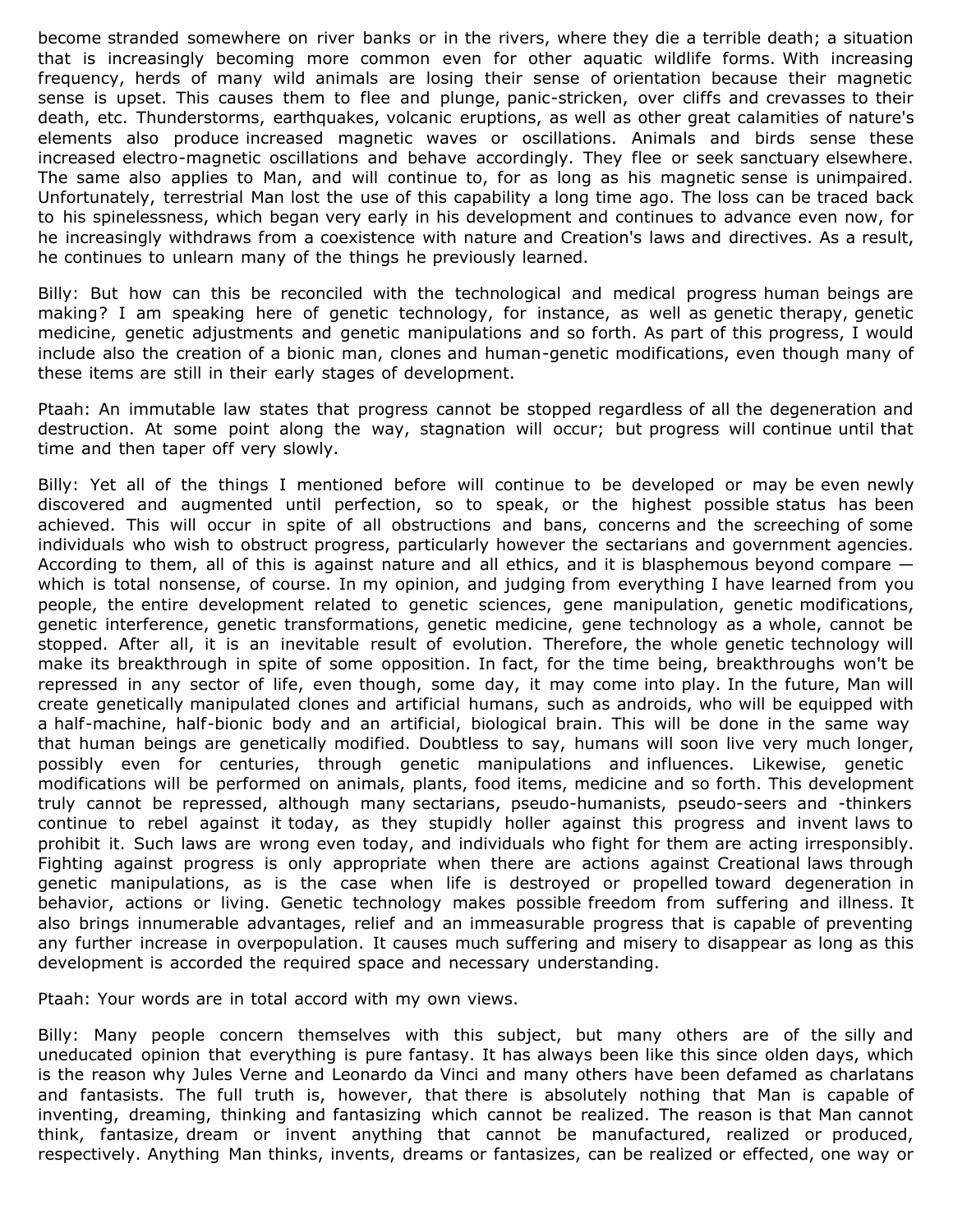another, technically or by way of the consciousness. Hence, there is nothing in the entire Universe that Man cannot effect or produce once he has invented, thought, fantasized or dreamed up something. The only things he cannot realize, produce or achieve are maniacal ideations, such as those religious manias or fanaticism or illusions for instance, that impair the consciousness of individuals afflicted with the mania as maniacal ideations and illusions.

Ptaah: You have expressed yourself very appropriately.

. . . .

Billy: In one of our previous conversations you mentioned the number of dead who were murdered by Christianity throughout its existence up to December 31, 1992, through wars, church courts, fanaticism and other causes. You also mentioned the number of those people who were murdered by other religions over the past 3000 years. Here is my question: Does this number also include all of those victims who had been slaughtered through Judaism, roughly 3500 years ago?

Ptaah: Are you referring to the 1500 B.C. period?

Billy: Exactly, that is the time I mean.

Ptaah: One moment. I am not familiar with this data, I must retrieve it first . . . Yes, here it is - over a period of 1000 years, counted back from 1500 B.C., a total of 19,463,000 people were brutally and inhumanely slaughtered by the forefathers of the Jews, the Hebrews and others.

Billy: 19 million 463 thousand! That is an enormous number of people who suffered a forced death in only 1000 years through religious madness and racial obsession, fanaticism, church courts, commands of God, religious wars and judgments of God, along with other insanities. And all of this was perpetrated by a small group of single, megalomaniacal, degenerate people who had become obsessed with their faith. This number is almost identical to the people who had been killed by Christianity over nearly 2000 years. Yet, even today great numbers of people are murdered in religious mania and fanaticism — many of them in masses. Religions and religious sects are currently more powerful than ever before, although the opposite may seem true. Together with sciences, politics, crime, technology and the military, as well as each branch of the economy, religions are pulling everything into their powerful grip. Never before has any type of life form possessed so much power over the Earth as Man does today. And all of these people who represent and exert this earth-conquering power, the people who are in charge of all this, are so irresponsible that they never feel addressed or concerned. Everyone of them lives irresponsibly and without concern at the expense of their own, ours and all of humankind's descendants. Oftentimes these irresponsible people even carry famous names. Yet, many people who have famous names and titles, are simply major, irresponsible and vicious criminals. They don't give a hoot about the fact that the Universe, galaxies, Earth and every life form, nature, life itself and Man, are all the holy thought and holy work of Creation. These errant and guilty individuals not only deceive others but themselves as well; usually they think of themselves as being better, greater and shrewder than they actually are. They have never heard of the concept that, at all times, Man should view and comport himself merely as 'grand' as he truly is, according the motto: "Always admit to what you really are." These people want to be fawned over, and they only feel good about themselves when they are praised and adored, because they are addicted to praise and their own image. For this reason they cannot understand why they have no true friends, but only yes-men and parasites, who do not dare voice any criticism and are only concerned with their own well-being and food. None of them understands that someone who thoughtfully and justly criticizes another human being's actions, thoughts, feelings, lifestyle and opinion, among other things, is that person's true friend. He who praises but omits criticism is the worst enemy.

Ptaah: May your words reach the ears of the guilty ones.

Billy: Well, even if they hear it, they will hardly concern themselves with it, simply because they are so self-righteous in their irresponsible behavior that they do not even feel addressed. — But now back once more to the purported abductions of earthlings by extraterrestrials: Particularly in North and South America, but lately also in Germany, such claims have repeatedly occurred. Attempts have been made in the past and present to prove the "truth" of the claims through hypnosis. If these claims were true, it would mean that, allegedly, more than 3.5 million human beings on Earth have had examination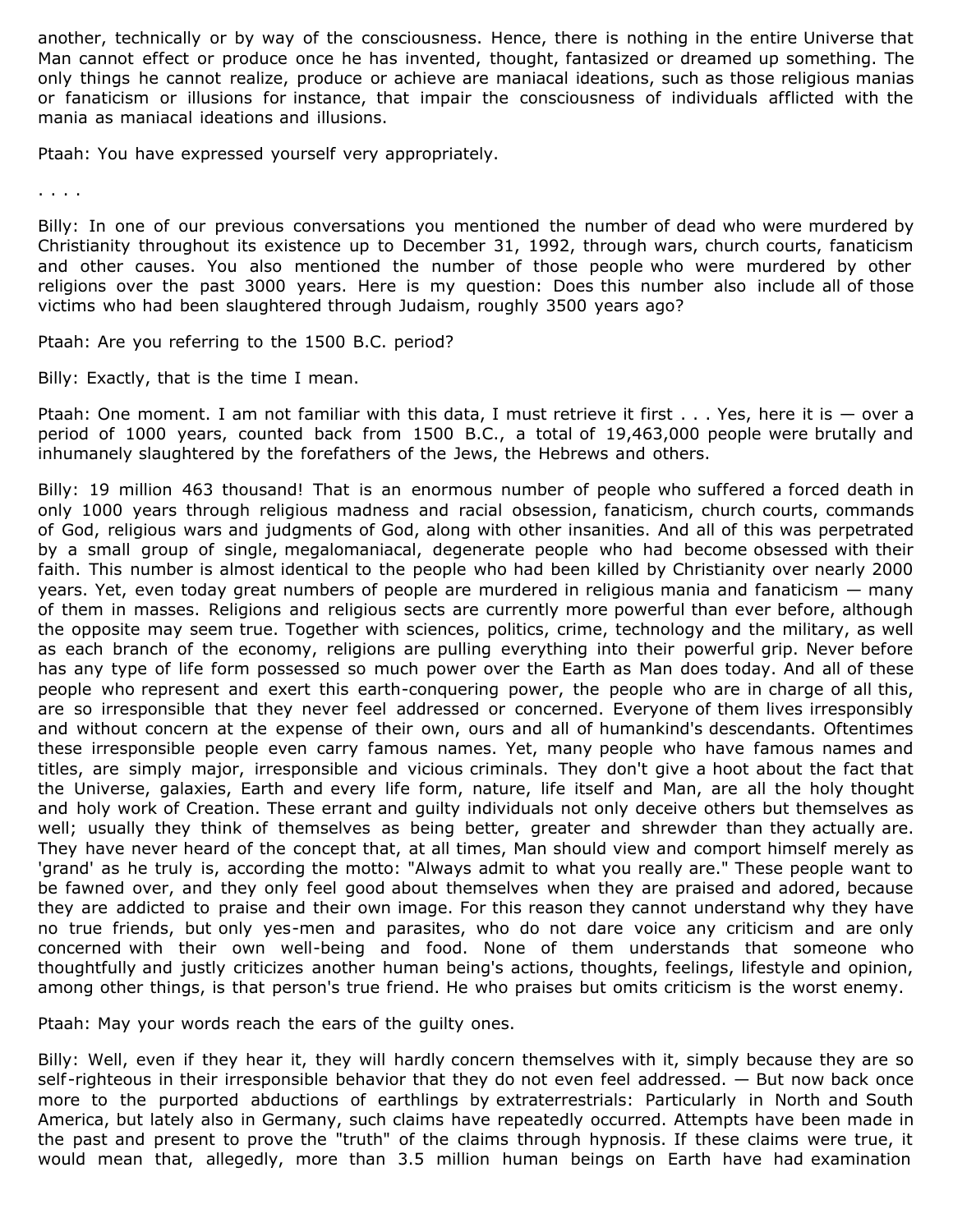contacts, and many women, particularly in North and South America, purportedly were impregnated. There are even some silly assertions that, as a result of these impregnations, children have been born who are half terrestrial and half extraterrestrial and are called hybrids.

Ptaah: This is so much incredible nonsense. First of all, very few examination contact incidents were recorded in recent years and, secondly, no impregnations of Earth females by extraterrestrial intelligences have occurred. These so-called hybrids, of which irrational newspaper and magazine editors report, are nothing more than freaks and mutations of a purely terrestrial nature. They can be traced back to genetic defects caused by the parents or some diverse, very harmful environmental influences. Beyond the shadow of any doubt, however, I can confirm that, at the present time, no descendants live on Earth, or elsewhere on alien worlds, who were sired either with women from Earth and extraterrestrial men or extraterrestrial women and men from Earth. Anyone who claims otherwise is a despicable liar and defamer, be it Elisabeth Klarer or some other fools who currently state such things. As a rule, even assertions made in a hypnotic state are mere lies and defamations, and are made either by the hypnotized individuals themselves or are thrust upon them by third parties, possibly even by the hypnotist. The claim that a person in a hypnotic state does not lie, cheat and, therefore, always speaks the truth, is simply not accurate. The fact is that in a hypnotic state a person can lie and cheat just as he or she can in a normal, non-hypnotized state. This fact is exploited by many people involved in UFO and purported abduction cases, among others. The individuals involved simply wish to bluster and make themselves appear important. Frequently the hypnotic state is even feigned, which is not difficult for human beings to do; this feigning cannot be detected and recognized by inexperienced hypnotists on Earth. In this make-believe hypnotic state anyone can lie and cheat just as he or she can do in true hypnosis.

Billy: So it is one big lie all around. — But then people also claim that animals, cattle for instance, are massacred in masses by the "nasty aliens".

Ptaah: This assertion as well is based upon some insane person's defamatory conjectures, along with deliberate lies and deceptions. If such massacred animals occur, as is the case particularly in the USA and South America, their deaths can be attributed to completely natural causes, namely to the felling, slashing and killing by birds of prey or predators. Various species of pests, some of them mutants, also play an important role.

Billy: You said three alien races have been on Earth for a number of years now. Do they also have stations here, in other words, are they present here all the time?

Ptaah: Just one of the three groups is stationed on Earth, while the other two groups only enter the Earth's space periodically, or for limited periods.

Billy: How often do new aliens come to Earth?

Ptaah: This varies greatly. In the past, and on only two occasions over a 100-year period, more than two groups of alien intelligences entered terrestrial space. Commonly, though, such incidents only occur intermittently. Therefore, many centuries may pass before another alien race will again reach Earth. Sometimes it may even take several thousands of years for such an event to occur.

Billy: This utter rubbish regarding UFOs and extraterrestrials that is talked about and disseminated everywhere on Earth, has spread like a boil, and now even true UFO sightings or observations are maligned and called fantasy and deception of the senses and so forth.

Ptaah: This is the way it is.

Billy: Did the three groups who fly to and from terrestrial space, other than your own, ever have real contacts with Earth inhabitants in former times?

Ptaah: No.

Billy: But they did have examination contacts?